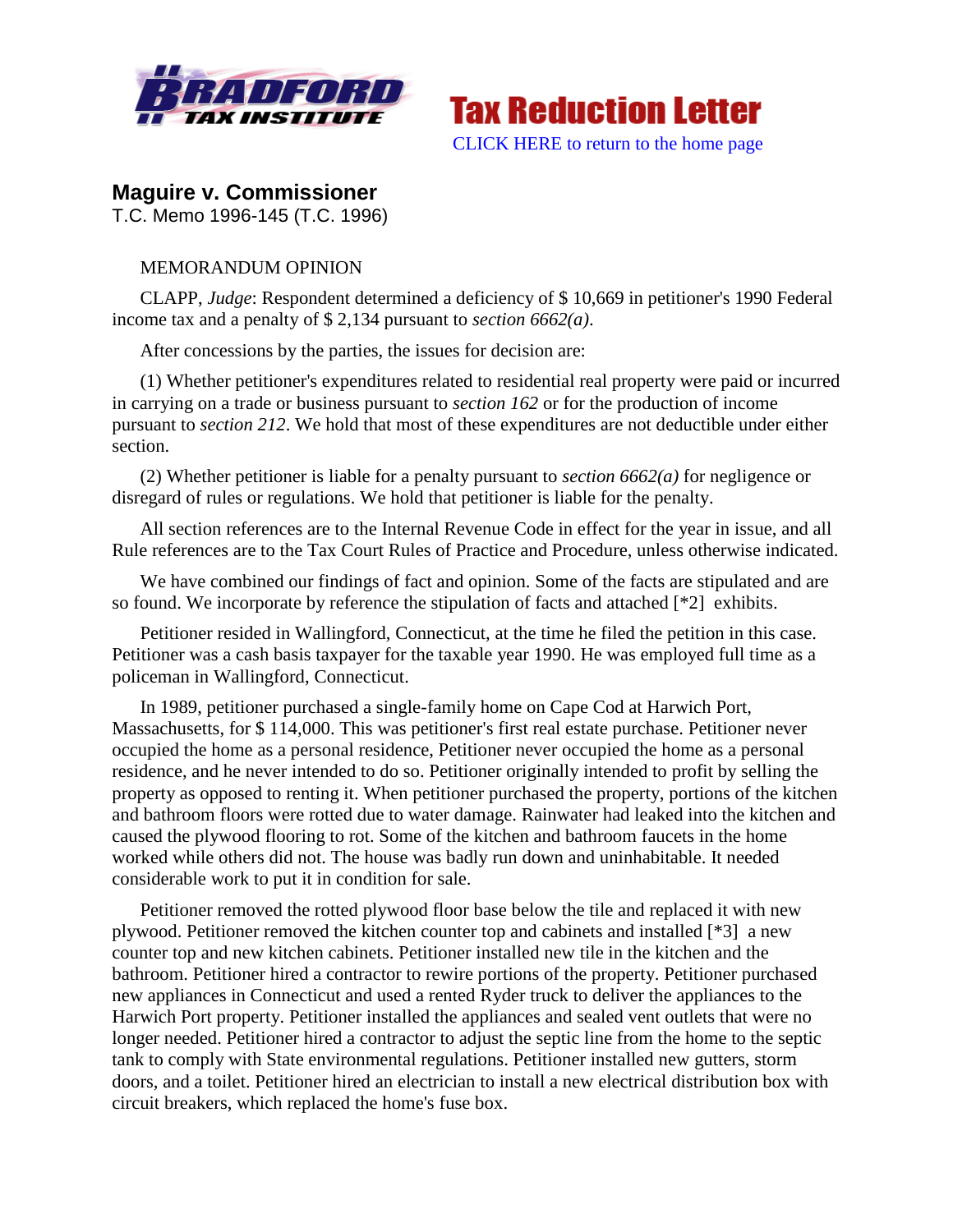Petitioner performed most of the work himself and sometimes spent several consecutive days working on the Harwich Port property. On these occasions, he stayed at the Harwich Port property instead of renting a room at a motel. Petitioner spent in excess of 59 days working on the Harwich Port property, excluding travel time between the Harwich Port property and petitioner's residence in Wallingford, Connecticut.

In the Boston Globe on October 28, 1990, petitioner [\*4] advertised the Harwich Port property for sale, "completely furnished", for \$ 154,500. In November 1990, petitioner placed similar advertisements in the Cape Codder, and the Providence Journal. There were no advertisements in 1990 offering the property for rent.

Petitioner's employment as a police officer included the use of an unmarked police car. The only restriction on petitioner's use of the police car was that he could not take that vehicle outside the State of Connecticut. Petitioner owned a Lincoln Continental (Lincoln) which he left parked at his father's house located in Warren, Connecticut. When petitioner needed to travel to the Harwich Port property, he would park his police car at his father's house. Petitioner would then drive the Lincoln to the Harwich Port property. On the Form 4562 attached to petitioner's 1990 Form 1040, petitioner indicated a business use percentage of 90 percent for the Lincoln. Petitioner did not respond to the questions "Do you have evidence to support the business use claimed?" and "If 'Yes,' is the evidence written?" that appear on lines 22a and 22b, respectively, of Form 4562.

Petitioner is a licensed real estate agent in the State of Connecticut, [\*5] but that license is not valid in the State of Massachusetts.

The documents submitted at trial constitute all of the Harwich Port property expense records for 1990. During the taxable year 1990, petitioner incurred and paid mortgage interest expense of \$ 9,513.23 and real estate taxes of \$ 1,248.39.

In the notice of deficiency, respondent determined that petitioner's expenditures were not paid or incurred in carrying on a trade or business pursuant to *section 162* or for the production of income pursuant to *section 212*. Respondent also determined that the expenditures were not ordinary and necessary. Petitioner bears the burden of proving that respondent's determination is not correct. *Rule 142(a)*; *Welch v. Helvering, 290 U.S. 111 (1933)*. Respondent filed an amended answer and alleged that petitioner failed to substantiate the claimed expenses as required by *section 274(d)*, and that section 469 precludes petitioner from deducting the expenses. We conclude that section 469 does not limit petitioner's deductions in 1990. Petitioner participated in the activity for more than 100 hours, and this amounted to substantially all of the participation in the activity.  $[^*6]$  See sec. 1.469-5T(a)(2) and (3), Temporary Income Tax Regs., 53 Fed. Reg. 5725-5726 (Feb. 25, 1988). The parties also disagree whether the expenditures were capital in nature or currently deductible.

Petitioner argues that his activity on the Harwich Port property constituted a trade or business, or, in the alternative, that the Harwich Port property was held for the production of income. In order to be engaged in carrying on a trade or business pursuant to *section 162*, the taxpayer must be involved in the activity with continuity and regularity, and the taxpayer's primary purpose for engaging in the activity must be for income or profit. *Commissioner v. Groetzinger, 480 U.S. 23 (1987)*; *Juda v. Commissioner, 90 T.C. 1263, 1287 (1988)*, affd. *877 F.2d 1075 (1st Cir. 1989)*. The term "property held for the production of income" pursuant to *section 212* includes income from the disposition of the property. *Mitchell v. Commissioner, 47 T.C. 120, 128 (1966)*. Petitioner was not in the trade or business of reconditioning dilapidated structures for [\*7] resale. This was petitioner's first real estate purchase. He worked on the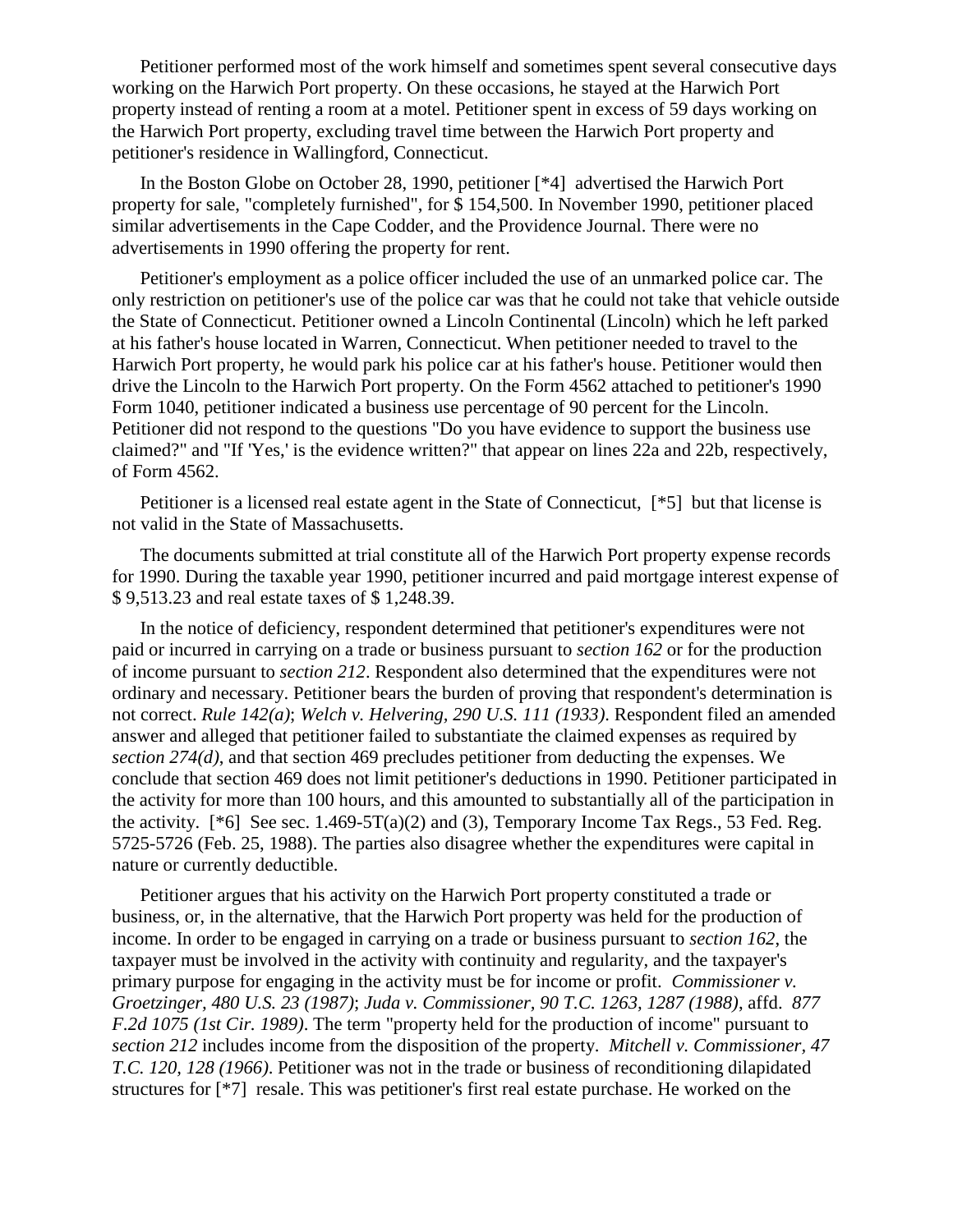Harwich Port property in his spare time while employed full time as a police officer. Petitioner was not in the trade or business of renting real estate in 1990. Petitioner testified that he offered the property for rent in 1989, but we find that the property was not suitable for sale or rent until late 1990. He first tried to sell the Harwich Port property on October 28, 1990, but when he could not sell it, he rented the property in April 1991. Petitioner produced no advertisements indicating the Harwich Port property was available for rent in 1989 or 1990. During discovery, respondent requested the advertisements related to the sale or rental of the Harwich Port property. Petitioner responded with canceled checks payable to various newspapers, but he produced no advertisements. The only advertisements produced at trial were obtained by respondent. We find that the Harwich Port property was not available for rent in 1990 and that the property was not available for sale prior to October 28, 1990. We conclude that petitioner's activity on the Harwich Port property did not constitute a trade or business in 1990. [\*8] Petitioner's level of activity and attempted disposition of the Harwich Port property indicate that petitioner prepared the Harwich Port property for resale during the year in issue. We conclude that petitioner held the Harwich Port property for the production of income in 1990.

In general, deductions incurred for the production of income under *section 212* are subject to the same requirements and restrictions that apply to a trade or business expense deduction under *section 162*. *Estate of Davis v. Commissioner, 79 T.C. 503, 507 (1982)*; *Hubbart v. Commissioner, 4 T.C. 121, 124 (1944)*. In order to be deductible, the expenditures must be ordinary and necessary. *Secs. 162(a)*, *212*. Petitioner must prove a proximate connection between the expenditure and the conduct of a profit-seeking activity. *Larrabee v. Commissioner, 33 T.C. 838, 841 (1960)*. In general, an expenditure made primarily to secure a personal benefit is not deductible, *sec. 262*; whereas, a similar expenditure may be deductible if made primarily for a profit-seeking purpose. See *Interstate Drop Forge Co. v. Commissioner, 326 F.2d 743, 747 (7th Cir. 1964)*, [\*9] affg. *T.C. Memo. 1963-149*.

Respondent argues that many of the expenditures deducted by petitioner are not ordinary and necessary and are instead personal expenses not related to the Harwich Port property. The taxpayer must prove that he is entitled to any claimed deductions. *Rule 142(a)*; *New Colonial Ice Co. v. Helvering, 292 U.S. 435, 440 (1934)*; *Welch v. Helvering, supra at 115*. This includes proof of the amount and purpose of the item claimed. *Hradesky v. Commissioner, 65 T.C. 87, 90 (1975)*, affd. per curiam *540 F.2d 821 (5th Cir. 1976)*; *sec. 1.6001-1(a), Income Tax Regs.* A tax return is not proof of entitlement to a credit or deduction claimed therein; a tax return merely sets forth the taxpayer's claim. See *Roberts v. Commissioner, 62 T.C. 834, 837 (1974)*; *Seaboard Commercial Corp. v. Commissioner, 28 T.C. 1034, 1051 (1957)*.

As a general rule, if the record provides sufficient evidence that the taxpayer has incurred a deductible expense, but the taxpayer is unable [\*10] to substantiate adequately the amount, the Court may estimate the amount of such expense and allow the deduction to that extent bearing down heavily on the taxpayer since the problem is of his own making. *Cohan v. Commissioner, 39 F.2d 540, 543-544 (2d Cir. 1930)*. However, in order for the Court to estimate the amount of an expense, we must have some basis upon which an estimate may be made. *Vanicek v. Commissioner, 85 T.C. 731, 743 (1985)*. Without such a basis, any allowance would be unguided largesse. *Williams v. United States, 245 F.2d 559, 560 (5th Cir. 1957)*.

Respondent argues that expenditures within the following categories should be disallowed entirely, or in the alternative, that the expenditures must be capitalized. Petitioner argues that the same expenditures are currently deductible. The disputed categories include: Travel expenses, utilities, cellular phone service, cable service, advertisements, clock repair, truck rental, real estate license, taxes, and miscellaneous.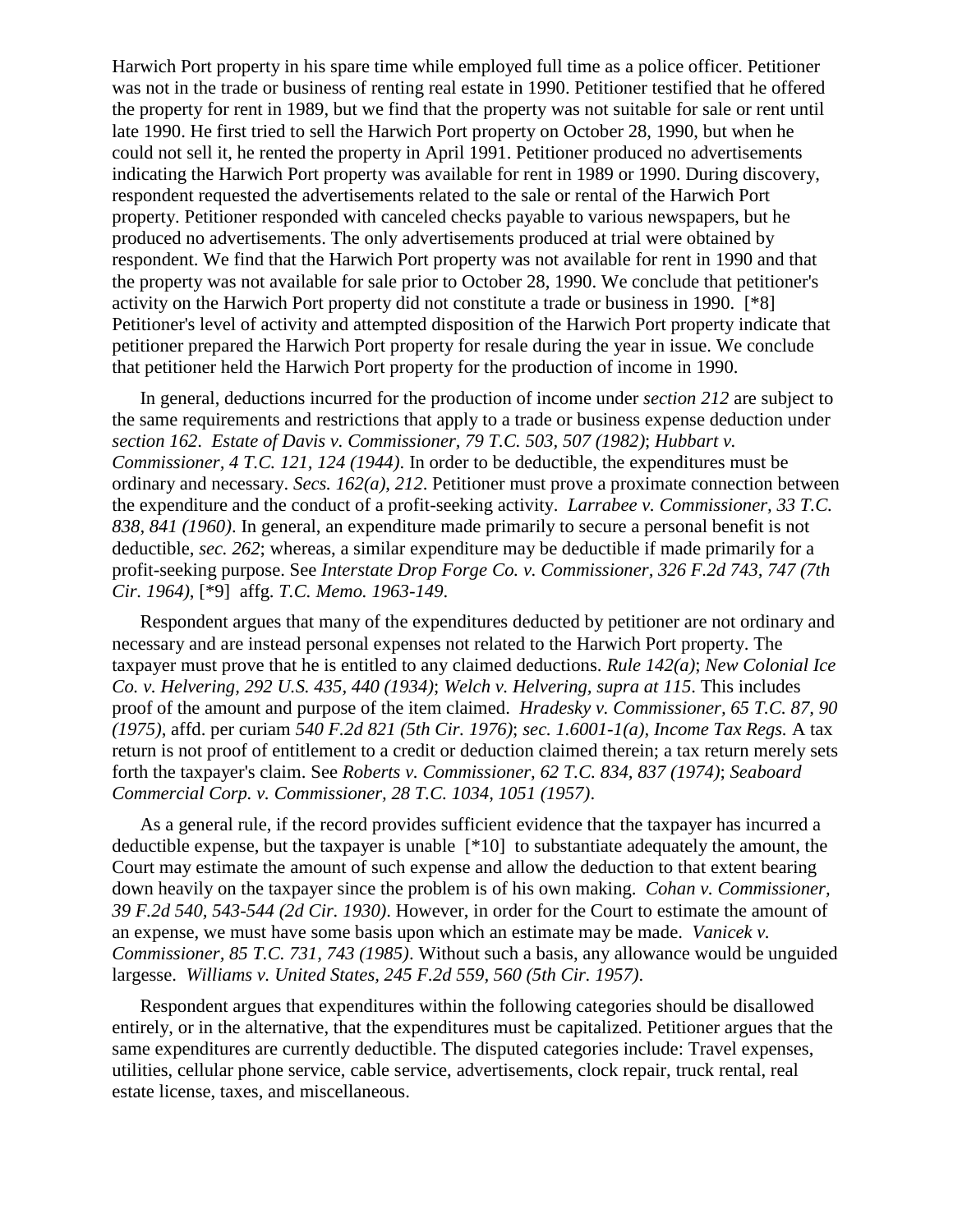#### *Travel Expenses*

A deduction for travel expenses may be allowed where the expenses are incurred while  $[*11]$ "away from home", are reasonable and necessary, and bear a proximate relation to the profitseeking activity. *Kinney v. Commissioner, 66 T.C. 122, 126 (1976)*; *McKinney v. Commissioner, T.C. Memo. 1981-181*, affd. *732 F.2d 414 (10th Cir. 1983)*. Travel expenses must also be substantiated as required by *section 274(d)*.

Respondent disallowed an \$ 832 deduction for meals, a \$ 1,402 deduction for amounts paid to various oil companies, a \$ 1,369 deduction for auto repairs, deductions of \$ 119.50, \$ 465, and \$ 76 alleged to be for insurance on the Lincoln, and depreciation deductions on the Lincoln.

Petitioner testified that 90 percent of the Lincoln's use related to the Harwich Port property. He produced nothing to corroborate that testimony, and he failed to explain how he arrived at that figure. Petitioner produced a chart to show the number of days he spent in Harwich Port. Petitioner appears to have constructed the chart using the receipts from purchases made in Harwich Port, assuming that he must have been in Harwich Port when he made the purchases. However, petitioner also appears to contend that [\*12] if there was no receipt, then he was not in Harwich Port, and he must have returned to Wallingford and incurred travel expenses in doing so. Petitioner's contention is a non sequitur that overstates the number of round trips from Wallingford to Harwich Port. It seems more likely that he was in Harwich Port on a number of days when he did not purchase anything. As for meal expenses, petitioner used the number of days shown on his chart along with a ballpark figure of \$ 11 for meals per day to calculate his meal expenses. Although it seems clear that petitioner had some expenses for meals and travel between Wallingford and Harwich Port, he has failed to prove the number of trips to Harwich Port, the amount spent on meals and travel, the percentage use of the Lincoln, and he failed to maintain a log or other record as required by *section 274(d)*. Accordingly, we sustain respondent's disallowance of the travel expenses.

#### *Utilities, Cellular Phone Service, and Cable Service*

Respondent has conceded some of the utility expenses but argues that other utility expenses deducted by petitioner do not relate to the Harwich Port property. We conclude that the payments to NE Tel, HarWater, [\*13] Commonwealth Electric, and Hall Oil relate to petitioner's incomeproducing activity and are either capital expenditures or currently deductible as discussed below.

Respondent disallowed deductions for petitioner's cellular phone and related service fees and charges. Petitioner merely testified that he had the cellular phone installed in the Lincoln. Petitioner deducted the cost of cable television service at the Harwich Port property, and respondent disallowed that deduction. We find that the cellular phone and cable television service were personal expenses and sustain respondent's disallowance of these items.

#### *Advertisements, Clock Repair, and Truck Rental*

Petitioner deducted \$ 262 for newspaper advertisements, and respondent disallowed \$ 114 of that deduction. The \$ 114 in dispute relates to advertisements allegedly placed prior to October 28, 1990. Petitioner produced none of the alleged newspaper advertisements placed prior to October 28, 1990. Petitioner testified that he advertised nothing but the Harwich Port property in newspapers during 1990, but respondent produced an advertisement wherein petitioner had offered his automobile for sale in the New York Times on [\*14] October 28, 1990. Petitioner has failed to prove that the \$ 114 in dispute related to advertisement of the Harwich Port property. We sustain respondent's disallowance of these items.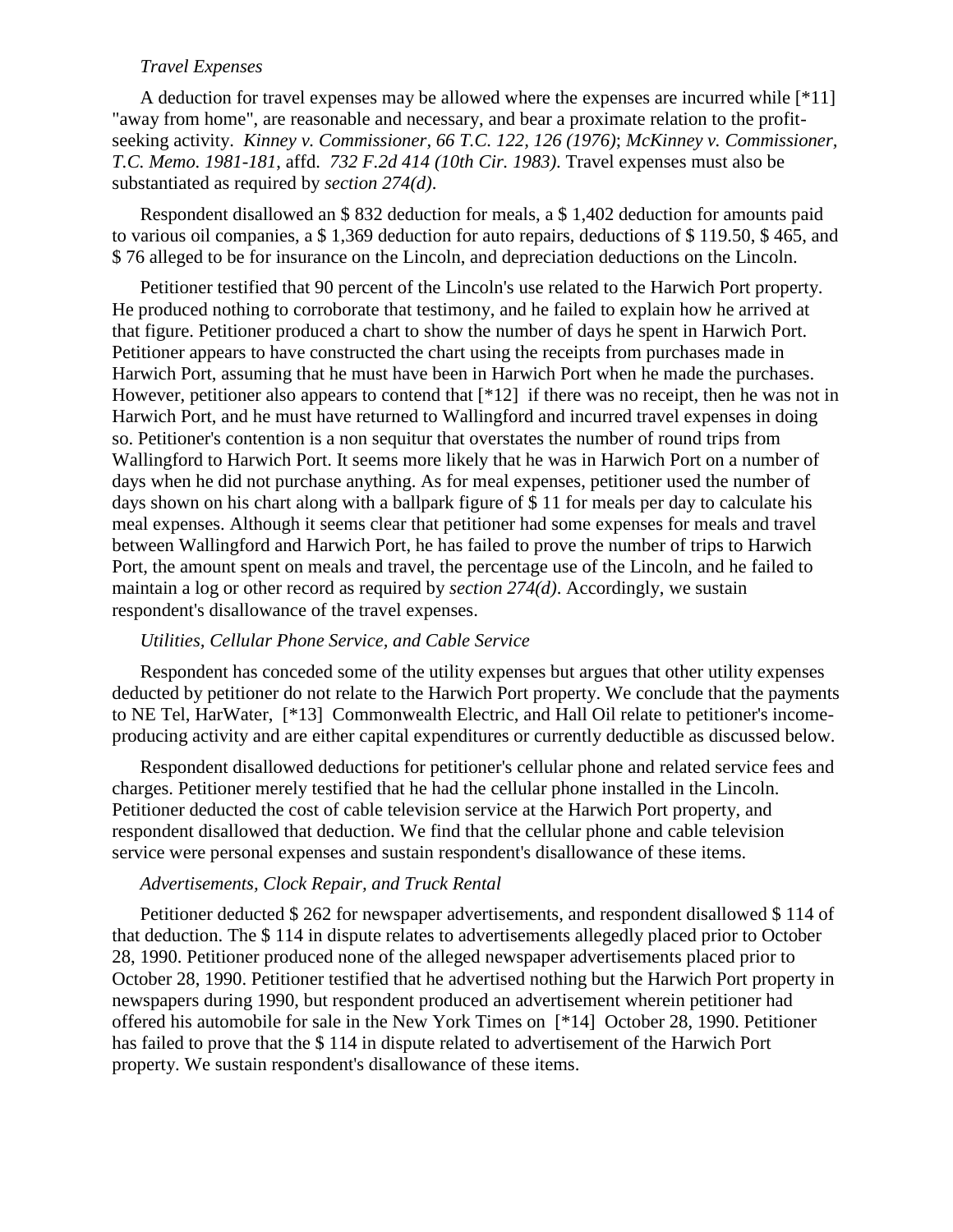Respondent disallowed a \$ 486 deduction for the overhaul of a clock. Petitioner offered no evidence relating this item to the Harwich Port property. We sustain respondent's disallowance of this item.

Respondent disallowed a \$ 322 deduction for the rental of a Ryder truck. Petitioner used the Ryder truck to deliver new appliances to the Harwich Port property. We find that the \$ 322 truck rental expense must be capitalized as a preopening expense as discussed below.

#### *Real Estate License*

Respondent disallowed the costs associated with the renewal of petitioner's Connecticut real estate license. We find no connection between petitioner's real estate license and his activity on the Harwich Port property. We sustain respondent's disallowance of these items.

## *Taxes*

Respondent disallowed a \$ 126 payment to the Town of Warren for personal property tax on the value of the Lincoln, a \$ 10 payment to the Wallingford Tax Office, and a \$ 248 payment listed under "90" Cap. Exp." Petitioner is entitled [\*15] to deduct personal property taxes associated with the Lincoln pursuant to section  $164(a)(2)$ . Petitioner offered no explanation for the \$ 10 payment to the Wallingford Tax Office or the \$ 248 payment, and we sustain respondent's disallowance of these items.

## *Miscellaneous items*

Respondent disallowed the following deductions that petitioner characterized as supplies: \$ 12 for books, \$ 3,649 for rugs, \$ 883 for a television, \$ 107 for furniture, \$ 45 for sheets, \$ 90 for pillows, \$ 658 for lamps, and \$ 101 for linens. Petitioner testified that he rented the Harwich Port property furnished in 1991, but we do not consider this general testimony sufficient to conclude that the items outlined above related to the production of income from the Harwich Port property in 1990. We sustain respondent's disallowance of these items in 1990.

#### *Depreciation of Capital Improvements*

Respondent disallowed depreciation deductions related to \$ 16,064 of capital improvements allegedly made in 1989. Petitioner argues that in 1989 he added \$ 16,064 of capital improvements to the Harwich Port property, and he began depreciating those improvements in 1990. The taxpayer must establish the property's [\*16] depreciable basis by showing the cost of the property, its useful life, and the previously allowable depreciation. E.g., *Delsanter v. Commissioner, 28 T.C. 845, 863 (1957)*, affd. in part, revd. in part and remanded per curiam *267 F.2d 39 (6th Cir. 1959)*. Petitioner's father testified that the cost of "some" of the 1989 improvements to the property was "carried over" to 1990 and added to the depreciable basis of the Harwich Port property. We have no way of sorting out petitioner's 1989 expenditures. We sustain respondent's determination.

Respondent argues that all of the 1990 expenditures must be capitalized as preopening expenses. Startup expenses must be capitalized pursuant to the preopening expense doctrine, and that doctrine is applicable to *section 212* activities as well as *section 162* activities. *Hardy v. Commissioner, 93 T.C. 684, 688 (1989)*; *Sorrell v. Commissioner, 882 F.2d 484 (11th Cir. 1989)*, revg. *T.C. Memo. 1987-351*. Petitioner produced no advertisements showing the Harwich Port property for rent or sale. Respondent produced [\*17] newspaper advertisements published on or after October 28, 1990, showing the Harwich Port property for sale. We have found that the property was not available for sale prior to October 28, 1990. We conclude that the expenses incurred prior to October 28, 1990, are preopening expenses and must be capitalized.